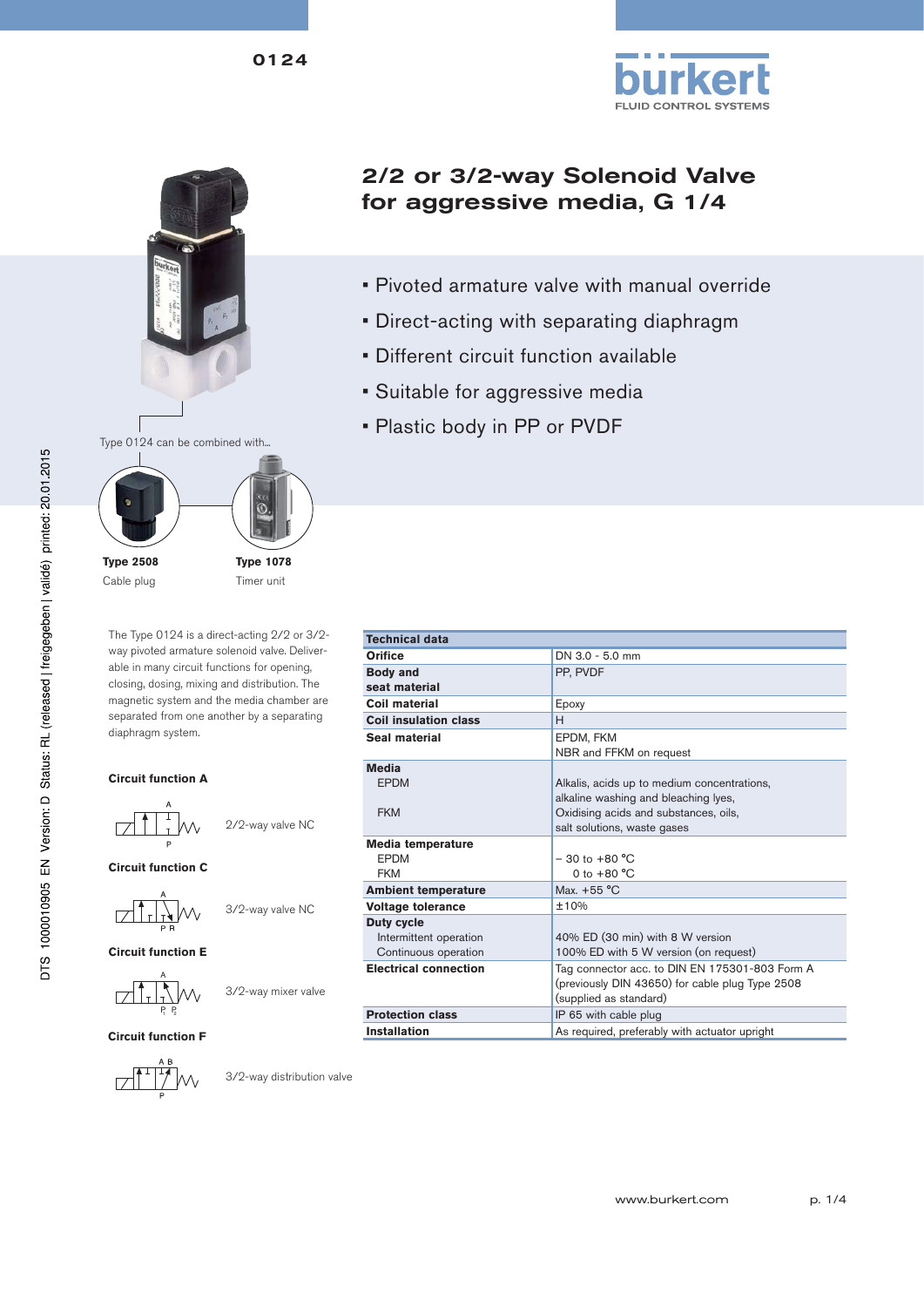



### Technical data

| <b>Inrush</b>  | <b>Hold</b><br>warm/cold |        | Weight |
|----------------|--------------------------|--------|--------|
| <b>AC [VA]</b> | <b>AC [VA/W]</b>         | DC [W] | kg     |
| 30             | 15/8                     | 8/11   | 0.4    |

The springs of each valve are set up for a specific circuit function. When using them in other circuit functions, the permissible operating pressure changes according to the following table.

| <b>Orifice</b> | <b>Response times</b>                               |          |                            |           |  |  |
|----------------|-----------------------------------------------------|----------|----------------------------|-----------|--|--|
| [mm]           | <b>AC</b><br>Opening [ms] Closing [ms] Opening [ms] |          | DC.<br><b>Closing [ms]</b> |           |  |  |
| $2 - 4$        | $8 - 15$                                            | $8 - 15$ | $10 - 20$                  | $10 - 20$ |  |  |

**Response times [ms]:** 

Measured at valve outlet at 6 bar and +20 °C

*Opening*: pressure build-up 0 to 90%, *closing*: pressure relief 100 to 10%

| <b>Circuit</b><br>function | Max. operating pressure [bar] when using the valve in a new circuit function<br>Orifice 3.0<br>Orifice 4.0 |   |    |   |   |    |   |     |   |     |     |   |
|----------------------------|------------------------------------------------------------------------------------------------------------|---|----|---|---|----|---|-----|---|-----|-----|---|
|                            | A                                                                                                          | B |    | D |   |    | A | в   |   | D   |     |   |
|                            | 10                                                                                                         |   | 10 |   |   | 10 | 5 | 0.8 | 5 | 0.8 | 0.8 | 5 |
|                            | 6                                                                                                          | 6 | 6  | 6 | 6 | 3  | 3 | 3   | 3 | 3   | 3   | 3 |
|                            | 5                                                                                                          |   | 6  |   |   | 10 | 4 |     | 4 |     |     | 4 |

### **Materials**

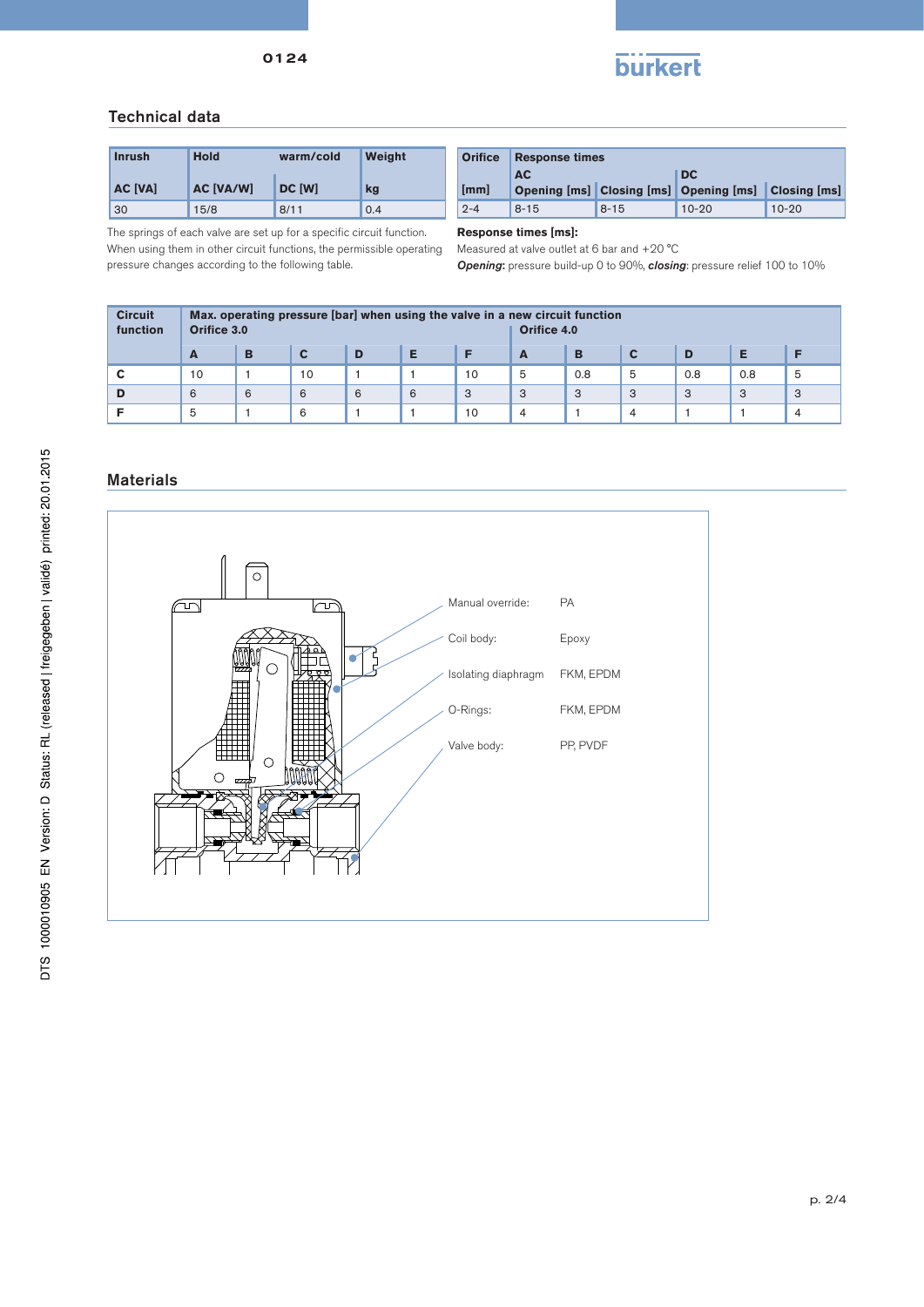# **burkert**

### Ordering chart for valves (other versions on request)

| connection<br>frequency<br>Pressure<br>Kv value<br>Voltage/<br>function<br>Item no.<br>material<br>FKM<br>Circuit<br><b>Orifice</b><br>[VMHz]<br>[m <sup>3</sup> /h]<br>range<br>[bar]<br>water<br>$[mm] % \begin{minipage}[b]{0.5\linewidth} \centering \includegraphics[width=\linewidth]{images/STN1000.pdf} \caption{The image shows the number of different models. The number of different models are shown in the left and right.} \label{fig:STN0000} \end{minipage} \vspace{0.05in} \label{fig:STN00000}$<br>Seal<br>Port | material<br>Item no.<br>EPDM<br>Seal |
|------------------------------------------------------------------------------------------------------------------------------------------------------------------------------------------------------------------------------------------------------------------------------------------------------------------------------------------------------------------------------------------------------------------------------------------------------------------------------------------------------------------------------------|--------------------------------------|
| All valves body material PP, manual override and cable plug, different seal materials                                                                                                                                                                                                                                                                                                                                                                                                                                              |                                      |
| 0.25<br>024/DC<br>A<br>G 1/4<br>3.0<br>$0 - 8$<br>018 410                                                                                                                                                                                                                                                                                                                                                                                                                                                                          | 067 214                              |
| $0 - 10$<br>24/50<br>088 496                                                                                                                                                                                                                                                                                                                                                                                                                                                                                                       | 022 105                              |
| 230/50<br>045 653                                                                                                                                                                                                                                                                                                                                                                                                                                                                                                                  | 062 398                              |
| G 1/4<br>4.0<br>0.30<br>$0 - 4$<br>024/DC<br>062 695                                                                                                                                                                                                                                                                                                                                                                                                                                                                               | 021 660                              |
| $0 - 5$<br>024/50<br>043 005                                                                                                                                                                                                                                                                                                                                                                                                                                                                                                       | 067 731                              |
| 110/50<br>087 029                                                                                                                                                                                                                                                                                                                                                                                                                                                                                                                  | $\overline{\phantom{0}}$             |
| 230/50<br>063 116                                                                                                                                                                                                                                                                                                                                                                                                                                                                                                                  | 063 118                              |
| G <sub>1/4</sub><br>5.0<br>0.40<br>$0 - 3$<br>024/DC<br>062 624                                                                                                                                                                                                                                                                                                                                                                                                                                                                    | 061 321                              |
| $0 - 4.5$<br>024/50<br>067 007                                                                                                                                                                                                                                                                                                                                                                                                                                                                                                     | 054 261                              |
| 110/50                                                                                                                                                                                                                                                                                                                                                                                                                                                                                                                             | 088 468                              |
| 230/50<br>022 619                                                                                                                                                                                                                                                                                                                                                                                                                                                                                                                  | 049 969                              |
| C<br>G <sub>1/4</sub><br>$0 - 5$<br>4.0<br>0.30<br>024/50<br>088 420                                                                                                                                                                                                                                                                                                                                                                                                                                                               | $\qquad \qquad -$                    |
| $\equiv$<br>230/50                                                                                                                                                                                                                                                                                                                                                                                                                                                                                                                 | 063 625                              |
| Е<br>G 1/4<br>3.0<br>0.25<br>$0 - 4$<br>024/DC<br>069 917                                                                                                                                                                                                                                                                                                                                                                                                                                                                          | 078 556                              |
| $0 - 6$<br>024/50<br>066 230                                                                                                                                                                                                                                                                                                                                                                                                                                                                                                       | $\equiv$                             |
| 230/50<br>022 294                                                                                                                                                                                                                                                                                                                                                                                                                                                                                                                  | 078 559                              |
| G 1/4<br>4.0<br>0.30<br>$0 - 2$<br>024/DC<br>061 077                                                                                                                                                                                                                                                                                                                                                                                                                                                                               | 067 160                              |
| $0 - 3$<br>024/50<br>086 921                                                                                                                                                                                                                                                                                                                                                                                                                                                                                                       | 044 693                              |
| 230/50<br>053 406                                                                                                                                                                                                                                                                                                                                                                                                                                                                                                                  | 066 033                              |
| F<br>$0 - 4$<br>G 1/4<br>4.0<br>0.30<br>024/DC<br>020 528                                                                                                                                                                                                                                                                                                                                                                                                                                                                          | $\equiv$                             |
| $0 - 5$<br>230/50                                                                                                                                                                                                                                                                                                                                                                                                                                                                                                                  | 066 032                              |
| All valves with body material PVDF, manual override and cable plug, seal material FKM                                                                                                                                                                                                                                                                                                                                                                                                                                              |                                      |
| A<br>G <sub>1/4</sub><br>3.0<br>0.25<br>$0 - 8$<br>024/DC<br>018 188                                                                                                                                                                                                                                                                                                                                                                                                                                                               | $-$                                  |
| $0 - 10$<br>024/50<br>020 286                                                                                                                                                                                                                                                                                                                                                                                                                                                                                                      |                                      |
| 110/50<br>078 784                                                                                                                                                                                                                                                                                                                                                                                                                                                                                                                  | $\overline{\phantom{0}}$             |
| 230/50<br>069 006                                                                                                                                                                                                                                                                                                                                                                                                                                                                                                                  | $-$                                  |
| G 1/4<br>4.0<br>0.30<br>$0 - 4$<br>024/DC<br>023 472                                                                                                                                                                                                                                                                                                                                                                                                                                                                               |                                      |
| $0 - 5$<br>024/50<br>069 079                                                                                                                                                                                                                                                                                                                                                                                                                                                                                                       |                                      |
| 230/50<br>087 837                                                                                                                                                                                                                                                                                                                                                                                                                                                                                                                  | -                                    |
| G 1/4<br>5.0<br>0.40<br>$0 - 3$<br>024/DC<br>064 512                                                                                                                                                                                                                                                                                                                                                                                                                                                                               | $\overline{a}$                       |
| $0 - 4.5$<br>230/50<br>063 786                                                                                                                                                                                                                                                                                                                                                                                                                                                                                                     | $\overline{\phantom{0}}$             |
| $\mathbf c$<br>G 1/4<br>$0 - 4$<br>024/DC<br>055 788<br>4.0<br>0.30                                                                                                                                                                                                                                                                                                                                                                                                                                                                |                                      |
| $0 - 5$<br>230/50<br>019 078                                                                                                                                                                                                                                                                                                                                                                                                                                                                                                       |                                      |
| E<br>G 1/4<br>0.30<br>$0 - 2$<br>024/DC<br>022 340<br>4.0                                                                                                                                                                                                                                                                                                                                                                                                                                                                          |                                      |
| $0 - 3$<br>024/50<br>020 550                                                                                                                                                                                                                                                                                                                                                                                                                                                                                                       |                                      |
| 230/50<br>085 599                                                                                                                                                                                                                                                                                                                                                                                                                                                                                                                  | -                                    |

I

 $\overline{a}$ 

 $\Box$ 

 $\mathcal{N}$ 

Ŵ,  $\Box$ 

A  $\dot{\mathcal{N}}$ 

 $\sqrt{ }$ 

 $P_{2}$ 

**A** 2/2-way valve NC **C** 3/2-way valve NC **E** 3/2-way mixer valve **F** 3/2-way distribution valve ↴  $\Box$ 

**Further versions on request**